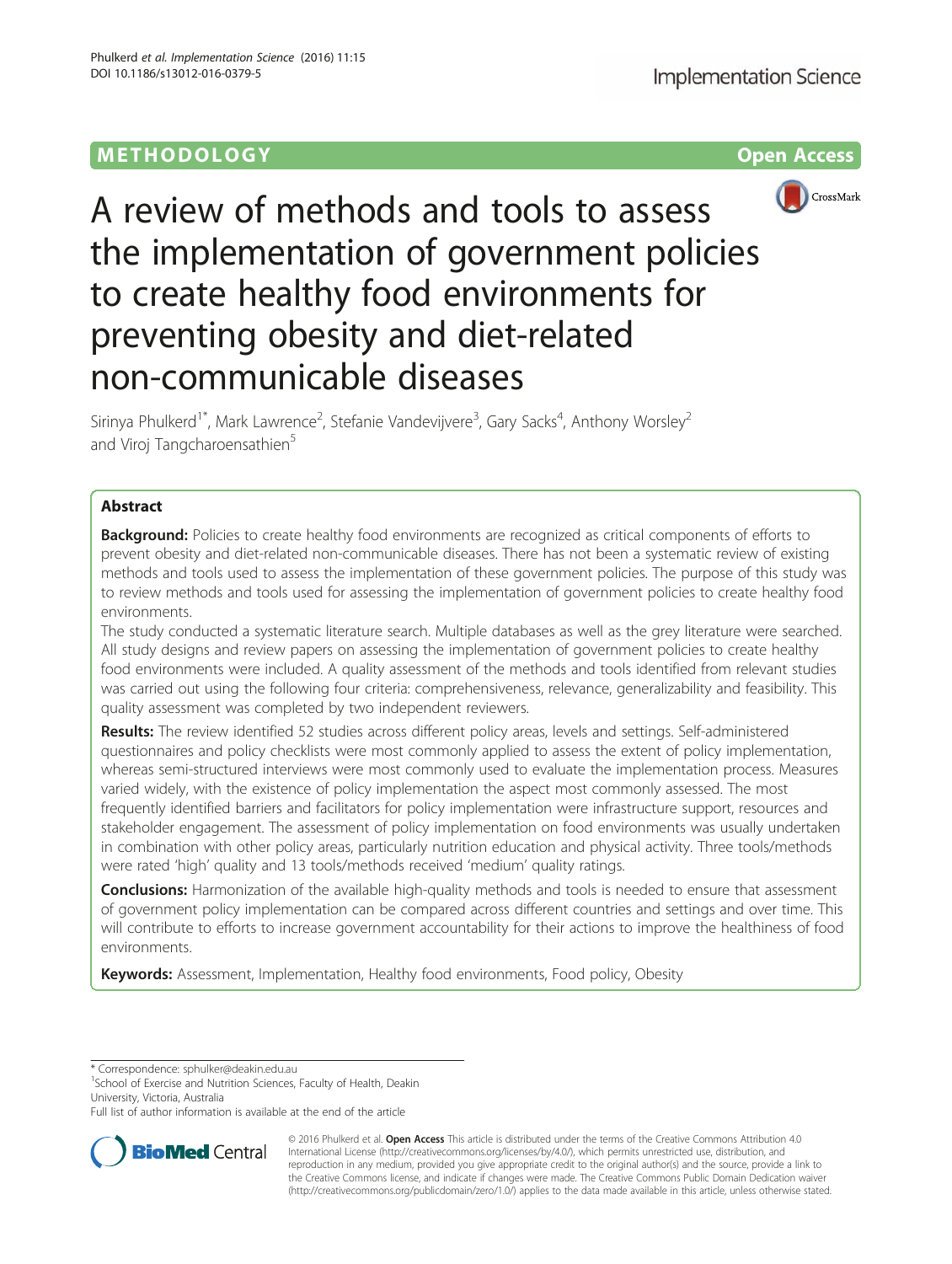### Background

Unhealthy food environments, particularly the greater availability of and access to heavily marketed ultraprocessed food products [[1\]](#page-10-0), play a significant role in creating unhealthy diets [[2, 3\]](#page-10-0) which are one of the major risk factors of obesity and diet-related noncommunicable diseases (NCDs) [[4\]](#page-10-0).

Food environments have been defined as the collective physical, economic, policy and sociocultural surroundings, opportunities and conditions that influence people's food and beverage choices and nutritional status [\[5](#page-10-0)]. Food environments are complex and are composed of multiple aspects, including food composition, food labelling, food marketing, food retail, food provision, food prices and food in trade and investment agreements [[5, 6\]](#page-10-0). It is well recognized that efforts to improve the healthiness of food environments will need multilevel, multi-actor engagement [\[7](#page-10-0)].

Globally, there has been limited implementation of government policies to create healthy food environments [[8\]](#page-10-0). Those policies that have been implemented include nutrition information panels, front-of-pack labelling and regulations on the use of nutrition and health claims on foods, provision of healthy foods and nutrition standards in public institutions and other specific settings, economic tools to address food affordability, restricting unhealthy food advertising to children, improving nutritional quality of the whole food supply, incentives and rules to create a healthy retail and food service environment, and zoning laws and policies to place limits on the density or location of quick serve restaurants or other outlets selling mainly unhealthy foods in communities [\[9](#page-10-0)].

In the context of the limited implementation of government policies, there have been recent calls to increase accountability for government action to increase the healthiness of food environments. The assessment and evaluation of policy implementation is increasingly being recognized as a key mechanism for enhancing government accountability [[10](#page-10-0)–[13](#page-10-0)].

High-quality methods and tools are needed to conduct this assessment and evaluation. However, there has not been a systematic review of the quality of existing methods and tools used to assess the implementation of government policies related to food environments.

The objective of this study was to review and assess the quality of existing methods and tools used to assess the government implementation of food environment policies. This will help to inform the choice and harmonization of methods and tools for assessing the implementation of government policies and the implementation process to create healthy food environments for preventing obesity and diet-related NCDs [\[13\]](#page-10-0). The harmonization of methods and tools for assessment of policy implementation is considered valuable to compare the extent of policy implementation and barriers/facilitators to policy implementation across countries.

### **Methods**

We conducted a systematic search of published and grey literature to review methods and tools used to assess governments' implementation of policies and actions to create healthy food environments for preventing obesity and diet-related NCDs. The grey literature in this review refers to non-academic publications, including publically available documents such as government reports, newsletters, fact sheets, working papers, technical reports, conference proceedings and policy documents. Recognizing the broad extent of existing literature on assessment and evaluation of policy impacts and outcomes, we focused on assessing the quality of the methods used for assessing the extent of policy implementation and the policy implementation process, including barriers and facilitators to policy implementation.

We first performed a search of peer-reviewed literature using the following electronic databases: MEDLINE (1950 to March 2015), Scopus (1960 to March 2015), Cochrane Library (1898 to March 2015) and Web of Science (1964 to March 2015). Then, reference lists of included articles were searched for additional relevant studies. Websites of international health, food and nutrition organizations (i.e. World Health Organization (WHO) including WHO regions, Food and Agriculture Organization of the United Nations, International Food Policy Research Institute, Organisation for Economic Co-operation and Development, Institute of Medicine (USA)) were hand-searched in order to identify additional publications. Websites pertaining to government organizations related to health, food and agriculture in countries mentioned on the aforementioned websites (i.e. UK, Canada, Australia, New Zealand, Norway, Finland, Scotland, South Africa, Ghana, Thailand and the USA) were also consulted for additional documents.

A search strategy was developed for MEDLINE and revised appropriately for the other databases. The key search terms were based on definitions of different aspects of food environments, developed by the International Network for Food and Obesity/NCDs Research, Monitoring and Action Support (INFORMAS) [\[14\]](#page-10-0). These key aspects of food environments include food composition, food labelling, food promotion, food prices, food provision, food retail, food production and food trade and investment. These search keywords were used in combination with other groups of keywords which covered the following: 'monitoring' and/or 'evaluation' or 'assessment', 'government policy' and/or 'government action', and 'obesity' and/ or 'NCDs'. Searches through Medical Subject Headings (MeSH) for MEDLINE were conducted to identify other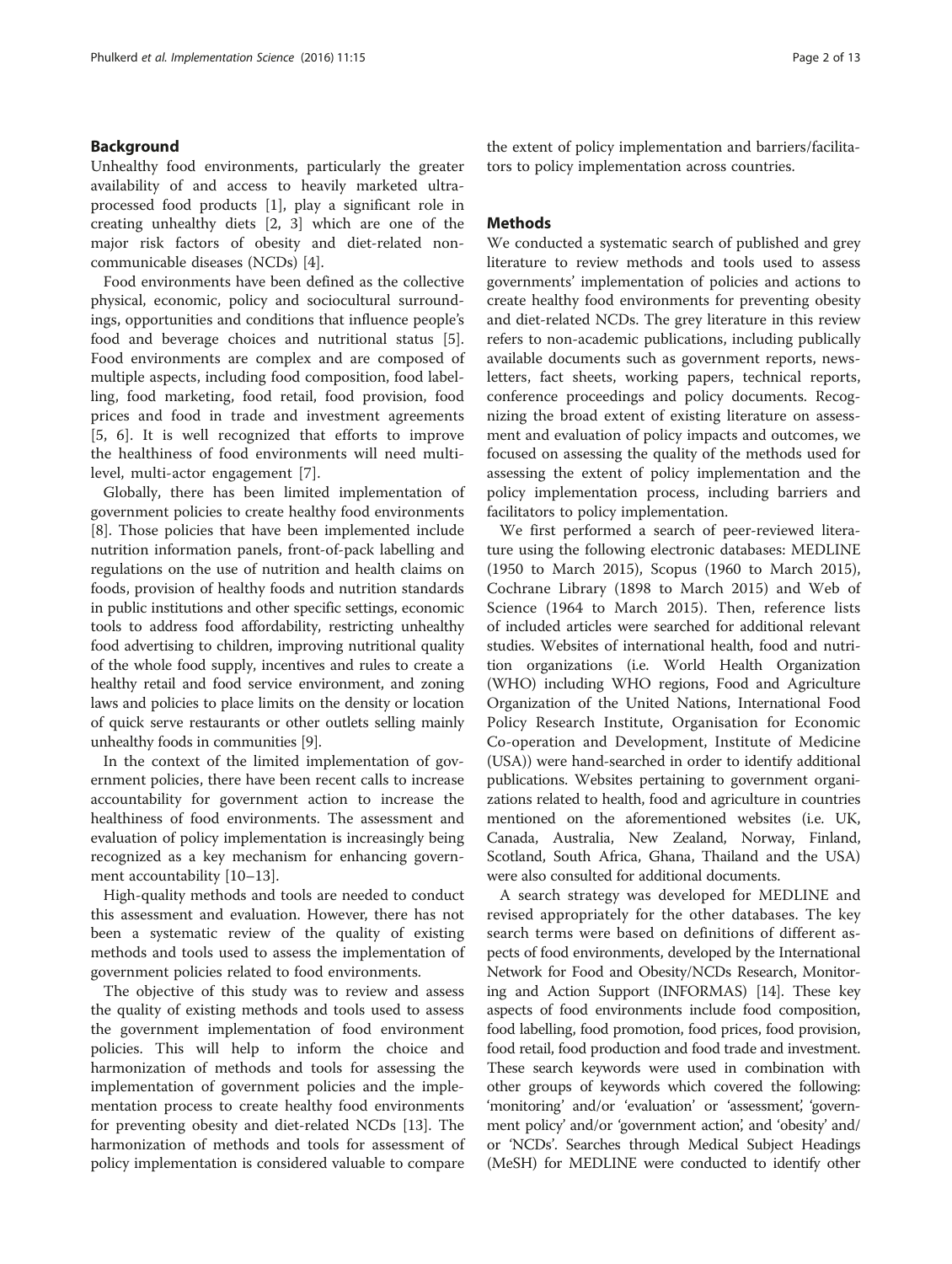synonyms for the original keywords to be included in the search strategy.

The following search strategy was developed for MED-LINE: ("Policy"[Mesh]) AND (Public OR Government) AND (environment\* OR ("Nutritive Value"[Mesh] OR food composition\*) OR ("Food Labeling"[Mesh] OR "Food Labeling"[Mesh]) OR ("Marketing"[Mesh] OR food promotion OR food marketing) OR (food tax\* OR beverage tax\* OR food subsid\* OR food pricing) OR (food retail\* OR food availability OR zoning\* OR outlet density OR outlet proximity) OR (food provision OR food service) OR (food trade\* OR food investment OR food production)) AND ("Evaluation Studies as Topic"[Mesh] OR Monitor\* OR benchmark\*) AND (obes\* OR non-communicable disease\* OR noncommunicable disease\* OR diabetes OR cancer\* OR cardiovascular disease\* OR coronary heart disease\*).

Potentially relevant papers and documents which met the following criteria were selected by screening the titles and abstracts. The criteria for inclusion were that the study had to (1) assess the existence and/or level of implementation of policies and actions, or the implementation process of policies and actions; (2) cover policy aimed at improving the healthiness of food environments for preventing diet-related NCDs, including their risk factors, such as obesity; (3) cover policy developed by governmental bodies and officials; (4) be written in English and published up until March 2015; and (5) specify the tools used. The full texts of relevant articles for which the relevance could not be determined from the abstract alone were also examined. Studies which only focused on government policies and actions directed at the treatment or management of obesity and diet-related NCDs were excluded.

#### Quality assessment of methods and tools

The quality and feasibility of methods and tools included in this review were assessed. There are many different sets of criteria for assessing the quality and feasibility of research methods [[15](#page-10-0)–[20](#page-11-0)], but due to the nature of the tools and methods identified in this review (including both quantitative and qualitative methods and highly specific subject matter), no relevant tools were found that could provide a relevant overall assessment of the quality of study tools and methods. This study thus selected the criteria based on a review of the public health and political science literature to determine the assessment criteria most commonly used to assess the quality and feasibility of methods and tools [[15](#page-10-0)–[20](#page-11-0)]. This was supplemented by the authors' judgement on the applicability of assessment criteria for this study that includes both quantitative and qualitative studies. The following four criteria were considered most relevant to critically assess the quality of the methods and tools used for

measuring policy implementation in this context: comprehensiveness, relevance, generalizability and feasibility.

All tools and methods were assessed against these criteria, and the results were combined to form an overall quality rating for each tool/method (refer to Additional file [1](#page-10-0) for more details of criteria and standards for quality assessment of the methods used). This quality assessment was completed by two independent reviewers in a two-step process. The first reviewer assessed the quality of all studies, and then, the quality of a 10 % random sample of the reviewed studies was assessed independently by the second reviewer. The 10 % of the study sample size is a common practice for random sampling in many research areas, including literature reviews [[21](#page-11-0)–[32](#page-11-0)]. The two reviewers were in consensus on the quality of all papers in the 10 % sample.

#### Results

The extensive search of four electronic databases yielded 16,952 articles. After screening for duplicates, titles and abstracts, and assessment of full texts, there were 34 articles that met the study criteria. In addition, seven published reports from the grey literature and 11 papers identified from the references of already included studies were also included. In total, 52 articles were included in the review (Fig. [1\)](#page-3-0).

Of the identified 52 relevant articles, 24 articles focused on assessing the extent of implementation of food environment policies and actions, 14 articles aimed to evaluate the policy implementation process or barriers/ facilitators to policy implementation and 14 articles included both. Forty three of the 52 relevant articles were conducted in high-income countries, two were conducted in low- or middle-income countries and seven were carried out across world regions or at a global level (Table [1](#page-4-0)).

## Assessing the extent of implementation of food environment policies **Overview**

The literature search yielded 24 relevant studies which specifically focused on assessing the extent of the policy implementation by governments and 14 studies which examined the assessment of extent of the implementation together with the evaluation of the implementation process. Most studies ( $n = 30$ ) were single-country studies, which were conducted in high-income countries, while some  $(n = 8)$  were multi-country studies, conducted across world regions or at a global level. Both quantitative methods (e.g. self-administered questionnaires) and qualitative methods (e.g. semi-structured interviews, focus group interviews and document review), or a combination of those, were used to assess the policy implementation by governments; however, quantitative methods were more frequently applied. Online supplementary information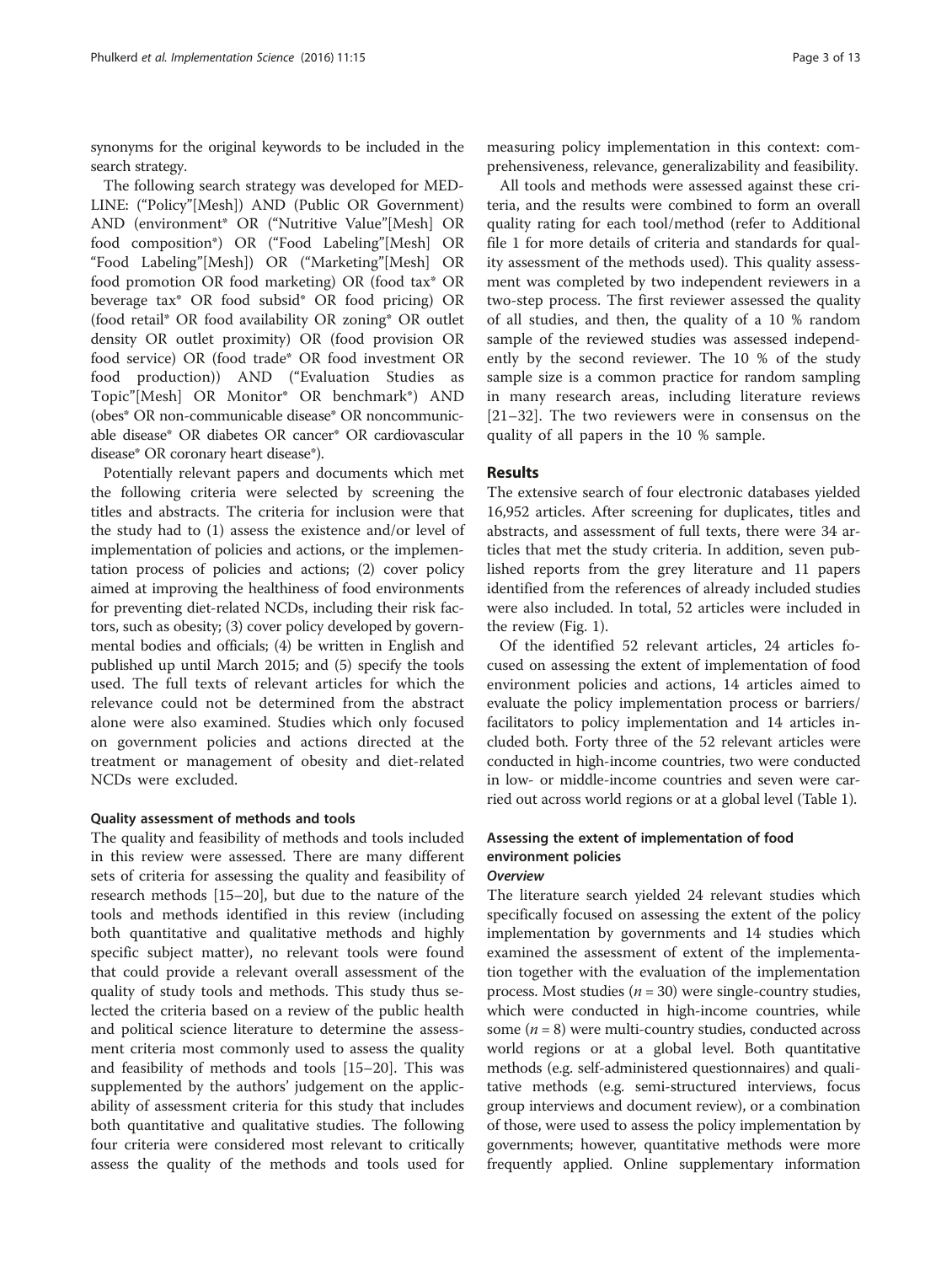<span id="page-3-0"></span>

(Additional file [2](#page-10-0)) summarizes the identified studies, including implementation measures, key features of the methods and tools used to assess the food environment policy implementation and the overall quality rating of each tool. More detailed results from the quality assessment are provided in Table [2](#page-5-0).

#### Policy areas, levels and settings

A small number of studies  $(n = 9)$  specifically measured the implementation of food environment policies and actions [[5](#page-10-0), [33](#page-11-0)–[40](#page-11-0)]. Most of the studies assessed these policies as part of a range of policies to prevent obesity and NCDs. Many studies (68 %) centred on the implementation of policies addressing food environments in combination with either food and nutrition education or physical activity policy or both [\[4,](#page-10-0) [41](#page-11-0)–[65\]](#page--1-0).

The studies encompassed eight common policy domains related to food environments [[14\]](#page-10-0) namely food composition (*n* = 11), food labelling (*n* = 11), food promotion ( $n = 17$ ), food prices ( $n = 10$ ), food provision ( $n =$ 29), food retail ( $n = 12$ ), food production ( $n = 6$ ) and food trade and investment  $(n = 3)$ . Several studies examined multiple domains of food environment policy in one study rather than a single domain only. The implementation of food provision policies appeared to be the most frequently examined (75 %) [[5](#page-10-0), [8](#page-10-0), [33, 35, 37](#page-11-0)–[52](#page-11-0), [54, 55](#page-11-0), [57](#page-11-0)–[60](#page-11-0), [62](#page-11-0), [64, 65\]](#page--1-0), followed by food promotion [\[5](#page-10-0), [8](#page-10-0), [34](#page-11-0), [38](#page-11-0)–[42](#page-11-0), [44, 46, 48](#page-11-0), [52](#page-11-0), [56, 62,](#page-11-0) [64](#page--1-0)–[66](#page--1-0)] and food retail [\[5](#page-10-0), [39](#page-11-0)–[42](#page-11-0), [44](#page-11-0), [56](#page-11-0), [57](#page-11-0), [62,](#page-11-0) [64](#page--1-0)–[66\]](#page--1-0).

Several studies ( $n = 20$ ) focused on food environment policies at national or federal level [\[4,](#page-10-0) [34](#page-11-0)–[37, 45, 47, 49](#page-11-0)– [52, 54](#page-11-0)–[56](#page-11-0), [58](#page-11-0)–[61,](#page-11-0) [66, 67\]](#page--1-0), followed by state or provincial level [[33, 43](#page-11-0), [44](#page-11-0), [46, 48](#page-11-0), [53, 63](#page-11-0)] and local government level [\[38](#page-11-0), [57\]](#page-11-0). Some studies  $(n = 9)$  assessed the policies across different levels, from national or state to local levels [\[5](#page-10-0), [8](#page-10-0), [39](#page-11-0)–[42, 62,](#page-11-0) [64](#page--1-0), [65](#page--1-0)].

Implementation of policies in school settings was the most commonly assessed  $(n = 15)$  [[33](#page-11-0), [35, 37](#page-11-0), [43](#page-11-0), [47](#page-11-0)–[52](#page-11-0), [54, 55, 58](#page-11-0)–[60\]](#page-11-0) while some studies focused on policies in various settings such as workplaces, schools, hospitals, childcare centres and communities [[5](#page-10-0), [8](#page-10-0), [38](#page-11-0)–[42, 44, 53](#page-11-0), [62,](#page-11-0) [64, 65\]](#page--1-0). Some studies did not specify a particular setting.

Aspects measured by the study The identified studies assessed various measures of policy implementation. Thirty studies investigated the existence of policy implementation [\[4](#page-10-0), [5](#page-10-0), [8,](#page-10-0) [33](#page-11-0), [34](#page-11-0), [36](#page-11-0)–[40](#page-11-0), [42](#page-11-0), [44](#page-11-0)–[46](#page-11-0), [48](#page-11-0)–[56, 58](#page-11-0), [60](#page-11-0)–[65](#page--1-0)]. Some studies ( $n = 15$ ) also investigated the level or degree of policy implementation, but different methods were used to classify the different levels of policy implementation [\[5](#page-10-0), [8](#page-10-0), [35](#page-11-0), [36](#page-11-0), [39](#page-11-0)–[41](#page-11-0), [43](#page-11-0), [47](#page-11-0), [48](#page-11-0), [57](#page-11-0), [59, 62](#page-11-0), [63,](#page-11-0) [66](#page--1-0)]. For example, the INFORMAS Healthy Food Environment Policy Index (Food-EPI) categorized the degree of implementation of food environment policies compared to international best practice into five levels (from  $1 =$  less than 20 % implementation to  $5 =$ 80–100 % implementation) [\[5](#page-10-0), [39](#page-11-0), [40](#page-11-0)]. Canada's Report Card on Healthy Food Environments and Nutrition for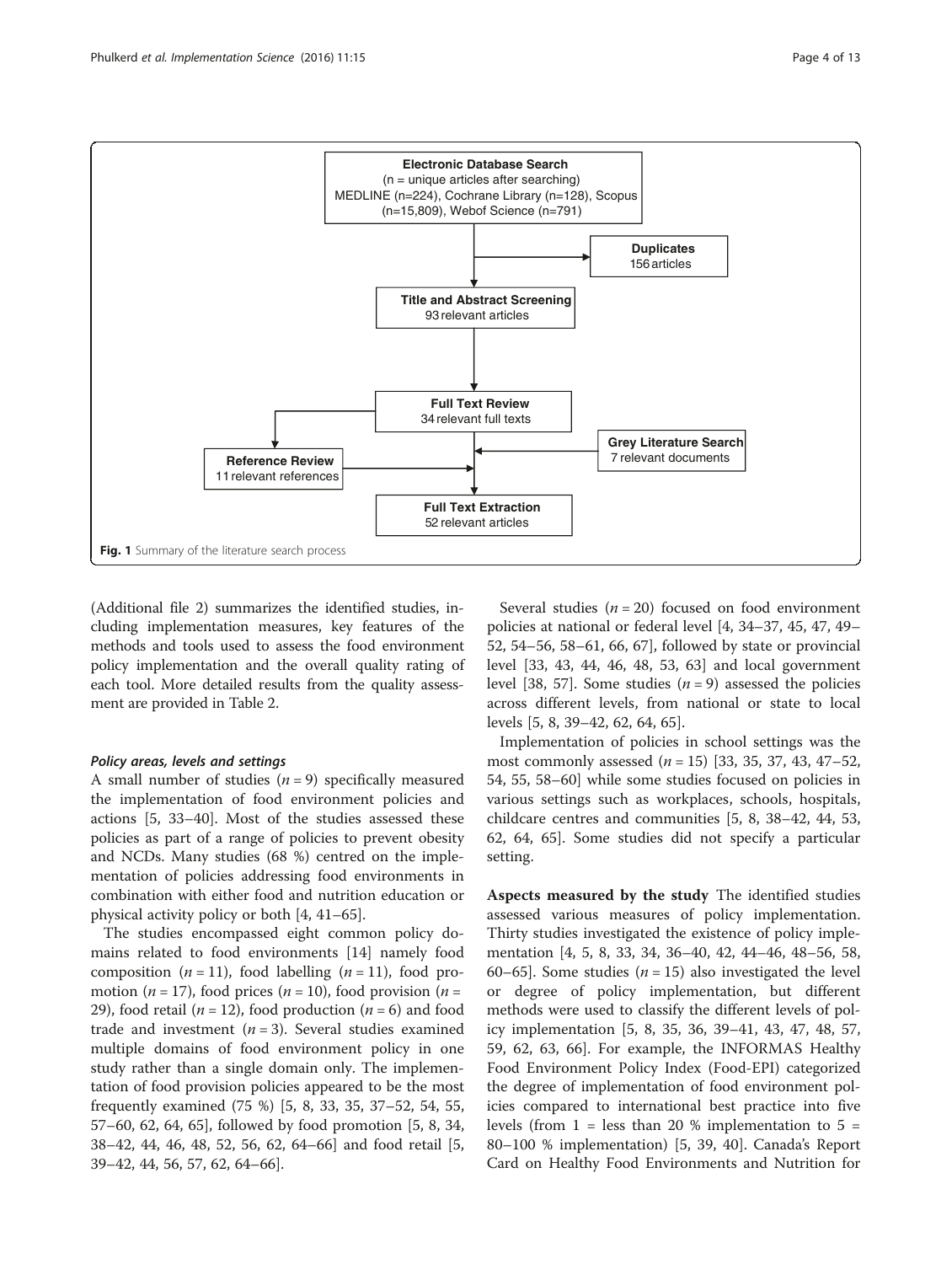<span id="page-4-0"></span>Table 1 Study characteristics of the studies identified in the review

|                                                                                         | Number of studies (%) |
|-----------------------------------------------------------------------------------------|-----------------------|
| Study country                                                                           |                       |
| America                                                                                 |                       |
| Canada                                                                                  | 4(7.7)                |
| <b>USA</b>                                                                              | 25 (48.1)             |
| Asia Pacific                                                                            |                       |
| Australia                                                                               | 9(17.3)               |
| New Zealand                                                                             | 2(3.8)                |
| Europe                                                                                  |                       |
| UK                                                                                      | 1(1.9)                |
| Norway                                                                                  | 2(3.8)                |
| Scotland                                                                                | 1(1.9)                |
| Asia                                                                                    | 0(0.0)                |
| Africa                                                                                  | 0(0.0)                |
| Multiple countries                                                                      | 8(15.4)               |
| Scope of the study                                                                      |                       |
| Assessing extent of policy implementation                                               | 24 (46.2)             |
| Assessing policy implementation process                                                 | 14 (26.9)             |
| Both assessing the extent of policy<br>implementation and the implementation<br>process | 14 (26.9)             |
| Study design                                                                            |                       |
| Ouantitative                                                                            | 17 (32.7)             |
| Oualitative                                                                             | 22 (42.3)             |
| Mixed methods                                                                           | 11(21.2)              |
| Others (guidelines and frameworks)                                                      | 2(3.8)                |

Children graded the level of implementation of food environment policies and actions from A through F: grade 'A' where the policies and actions were successfully implemented so as to affect a large majority of children and youth and 'F' where the policies and actions were implemented so as to affect very few children and youth [[41](#page-11-0)]. The School Wellness Assessment Tool grouped the level of policy implementation into 'fully in place', 'partially in place', 'under development' and 'not in place' [\[47, 54](#page-11-0)]. Other policy implementation measures examined included implementation coverage (low, medium, high) of the policy or policies in targeted settings [\[8](#page-10-0)].

#### Methods and tools used to assess policy implementation

The methods used to assess policy implementation varied across and within studies. Of all the studies, 16 used quantitative, ten used qualitative and ten used mixed methods to assess policy implementation. Two studies reported indicators used only. Most of the methods used were self-administered questionnaires which were specifically designed for multi-domain food environment

policies and actions combined with other NCD-related policies. The questionnaires required either a written response, typically with specific response options (e.g. yes/ no and rating scale) or a verbal response, typically through telephone communications.

Several studies used one method only, such as selfadministered questionnaires among stakeholders [\[8](#page-10-0), [33](#page-11-0), [37, 38, 44](#page-11-0), [46](#page-11-0)–[50, 52](#page-11-0), [56](#page-11-0)–[58](#page-11-0), [66, 67](#page--1-0)], reviews of secondary data and public documents [\[4,](#page-10-0) [61\]](#page-11-0) or semi-structured interviews with key stakeholders [[43, 45, 59\]](#page-11-0). The studies which applied mixed methods conducted a quantitative questionnaire survey in combination with document review, interviews or focus groups, or a combination of these [\[5](#page-10-0), [35, 39](#page-11-0)–[41](#page-11-0), [54](#page-11-0), [55, 60, 62](#page-11-0), [63](#page-11-0)]. Some studies combined different types of qualitative methods, such as document review, stakeholders' interviews, expert consultation and school observations [\[34, 36](#page-11-0), [42, 51, 53](#page-11-0)].

In total, 17 quantitative tools and 15 qualitative tools were used for assessing the policy implementation through the use of indicators, items or indexes. Key elements of most of the tools include uses of policy indicators or indexes and numerical scoring system especially numerical rating scale and yes/no formats and involvement of government officials in the studies.

Only three tools used received a 'high' quality. They were the INFORMAS Food-EPI [[5,](#page-10-0) [39](#page-11-0), [40\]](#page-11-0), the WHO Global Nutrition Policy Review questionnaire tool [\[8](#page-10-0)] and thematic matrix for guiding the interviews for an evaluation of the Norwegian Action Plan on Nutrition [[42\]](#page-11-0). Eleven studies were rated as 'medium' quality [\[4](#page-10-0), [34, 36](#page-11-0), [41](#page-11-0), [44](#page-11-0), [46](#page-11-0), [47](#page-11-0), [54](#page-11-0), [56](#page-11-0), [60](#page-11-0), [67\]](#page--1-0), and 18 studies were rated as 'low' quality [\[33, 35, 37, 38, 43, 45, 48](#page-11-0)–[53](#page-11-0), [55](#page-11-0), [57](#page-11-0)–[59](#page-11-0), [61](#page-11-0), [63](#page-11-0)]. Quality ratings could not be completed for four studies due to absence or insufficiency of data on some individual criteria [[62,](#page-11-0) [64](#page--1-0)–[66](#page--1-0)].

# Evaluating the implementation process of food environment policies

## **Overview**

The literature search yielded 14 relevant studies which specifically focused on evaluating the policy implementation process and 14 studies which examined the evaluation of the implementation process, together with the assessment of the extent of the implementation. Out of all the identified studies, 27 single studies were conducted in high-income countries and one multi-country study was performed at a global level with WHO Member States. Nineteen studies applied qualitative methods (e.g. semi-structured interviews, focus groups and document review), four used quantitative methods (e.g. self-administered questionnaires) and five used mixed approaches. Online supplementary information (Additional file [3\)](#page-10-0) summarizes the studies including policy implementation measures, key features of methods and tools used to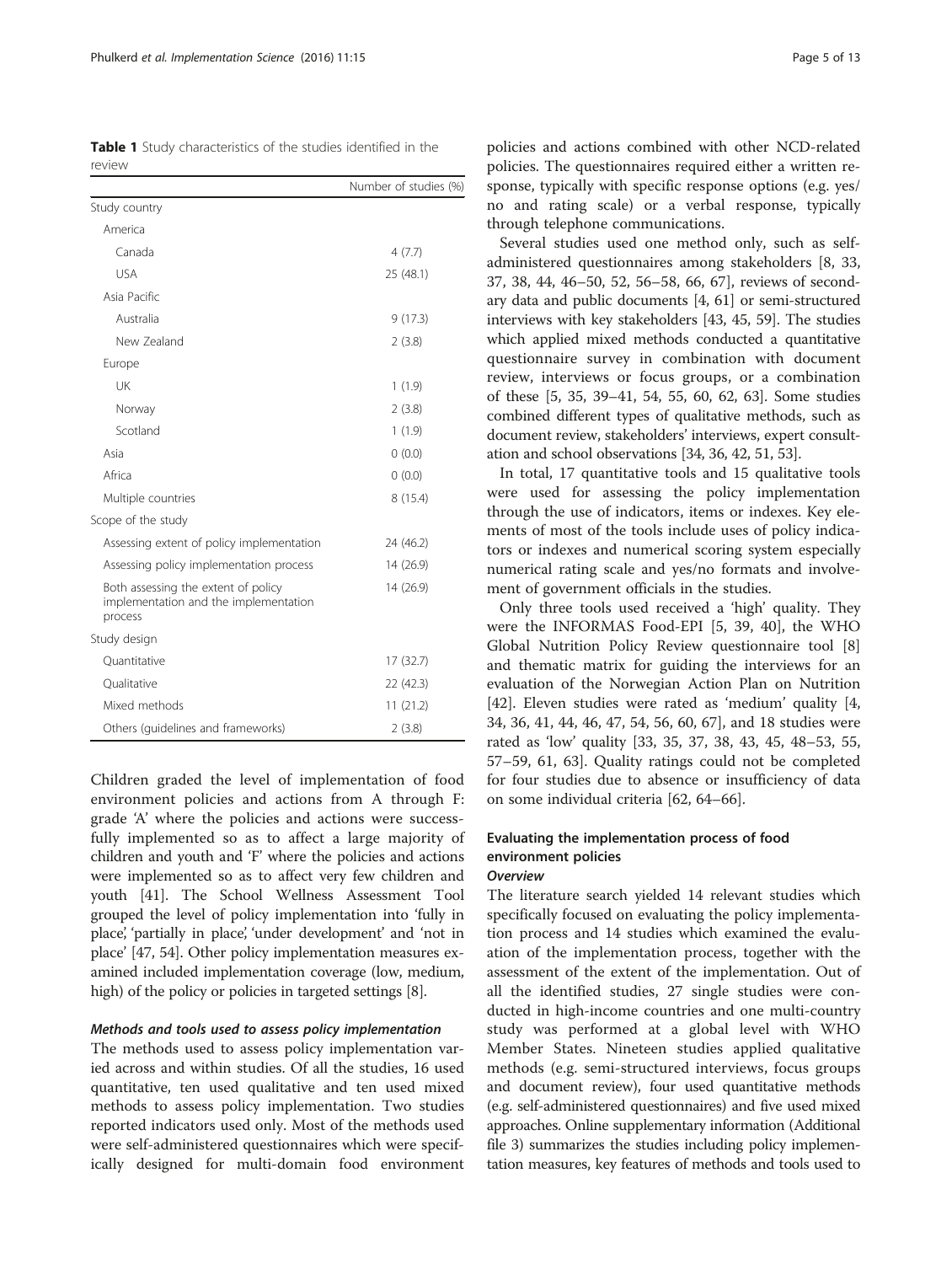# <span id="page-5-0"></span>Table 2 Summary of quality assessment of methods and tools

| Methods and tools                                                                                                                                                                                       | Comprehensiveness | Generalizability | Relevance    | Feasibility | Overall      |
|---------------------------------------------------------------------------------------------------------------------------------------------------------------------------------------------------------|-------------------|------------------|--------------|-------------|--------------|
| Cross-sectional study using qualitative<br>methods with secondary data collected<br>using the WHO global questionnaire tool on<br>assessment of national capacity for NCD<br>prevention and control [4] |                   | H                | H            | H           | M            |
| Cross-sectional study using mixed methods<br>with the INFORMAS Healthy Food Environment<br>Policy Index [5, 39, 40]                                                                                     | H                 | M                | H            | M           | H            |
| Cross-sectional quantitative survey using the<br>WHO Global Nutrition Policy Review questionnaire<br>tool $[8]$                                                                                         | M                 | H                | H            | H           | H            |
| Cross-sectional quantitative survey using a policy<br>checklist [38]                                                                                                                                    | $\mathbf{I}$      | L                | M            | M           |              |
| Cross-sectional study using qualitative methods<br>with the EU framework<br>and 8 essential steps proposed by WHO [36]                                                                                  | $\mathbf{I}$      | M                | M            | M           | M            |
| Cross-sectional study using qualitative methods<br>with thematic matrix<br>for guiding the interviews [42]                                                                                              | H                 | M                | H            | M           | H            |
| Cross-sectional quantitative survey using Obesity<br>Action checklist [44]                                                                                                                              | M                 | $\mathbf{I}$     | H            | M           | M            |
| Cross-sectional study using qualitative methods<br>with interview protocol [45]                                                                                                                         | $\mathbf{I}$      | $\mathbf{I}$     | M            | Н           |              |
| Cross-sectional quantitative survey using the<br>Audit Form [33]                                                                                                                                        | L                 | $\mathbf{I}$     | $\mathbf{L}$ | M           | $\mathbf{I}$ |
| Cross-sectional quantitative survey using the<br>Implementation and Measurement Guide of<br>Recommended Community Strategies and<br>Measurements to Prevent Obesity in the USA [46]                     | M                 | $\mathbf{L}$     | M            | H           | M            |
| Cross-sectional quantitative survey using scoring<br>policy index system tool [48]                                                                                                                      |                   | $\mathbf{L}$     | H            | H           |              |
| Cross-sectional quantitative survey using the<br>School Wellness Policies Implementation<br>Questionnaire tool [49]                                                                                     |                   | $\mathbf{L}$     | $\mathbf{L}$ | H           |              |
| Cross-sectional quantitative survey using the<br>Healthy Schools Program tool [50]                                                                                                                      |                   | $\mathbf{I}$     | H            | H           |              |
| Cross-sectional study using qualitative methods<br>with interview questions based on information<br>from document review [51]                                                                           | $\mathbf{I}$      | $\mathbf{I}$     | H            | M           |              |
| Cross-sectional quantitative survey using the policy<br>content checklist [52]                                                                                                                          |                   |                  | M            | H           |              |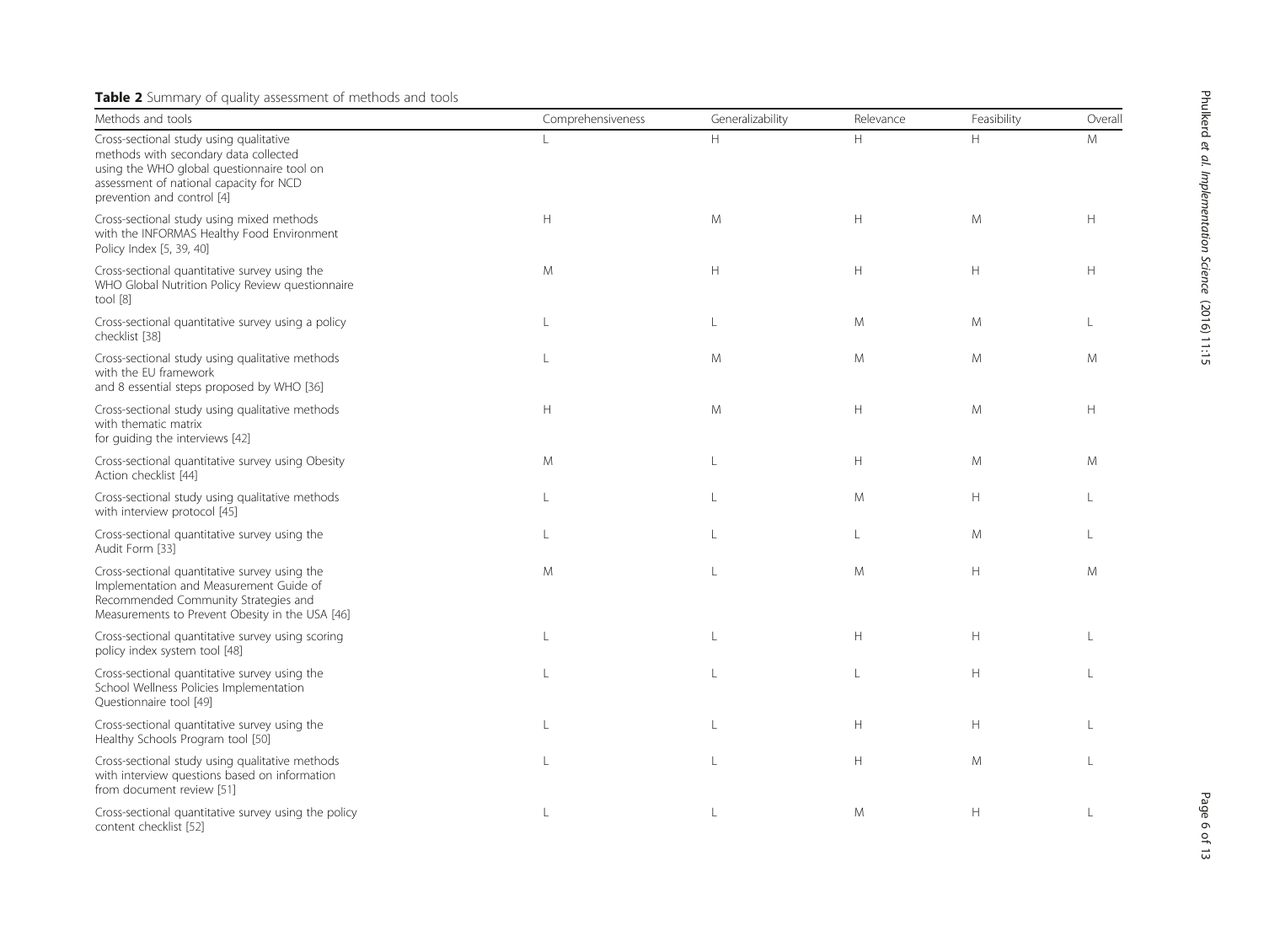# Table 2 Summary of quality assessment of methods and tools (Continued)

| Cross-sectional quantitative survey using the 96-item<br>Wellness School Assessment Tool (WellSAT-96) [47, 54]                                                                                         | $\mathbf{L}$ | M            | H   | H            | M   |
|--------------------------------------------------------------------------------------------------------------------------------------------------------------------------------------------------------|--------------|--------------|-----|--------------|-----|
| Cohort survey using quantitative methods with<br>adaptive CDC School Health Policies and Programs<br>Study 2000 Questionnaire [37]                                                                     | $\mathbf{L}$ | $\mathbf{L}$ | H   | $\mathsf{L}$ |     |
| Cross-sectional study using mixed methods with<br>open-ended questions for interviews [55]                                                                                                             | L            | L            | M   | M            |     |
| Cross-sectional quantitative survey using the Local<br>Wellness Policy Checklist [58]                                                                                                                  | $\mathbf{I}$ | L            | M   | H            |     |
| Cross-sectional study using mixed methods with<br>open-ended questions for the focus group [60]                                                                                                        | $\mathbf{L}$ | M            | M   | M            | M   |
| Cross-sectional study using qualitative methods with<br>the 2004 state semi-annual reports for 21 funded<br>states [61]                                                                                |              | L            | M   | $\mathsf{H}$ |     |
| Cross-sectional study using mixed methods with<br>questionnaire tool and list of key questions for<br>discussion [62]                                                                                  | H            | $\mathbf{L}$ | N/A | M            | N/A |
| Cross-sectional study using mixed methods with<br>tool developed based<br>on Australian core functions of public health as<br>defined by the National Public Health Partnership [63]                   | $\mathsf{L}$ | $\mathsf{L}$ | M   | M            |     |
| Cross-sectional study using qualitative methods with<br>open-ended questions [53]                                                                                                                      |              | L            | H   | M            |     |
| Cross-sectional study using qualitative methods with<br>interview template on policies and regulations on<br>food marketing to children [34]                                                           |              | H            | H   | M            | M   |
| Indicators for measuring progress in obesity prevention<br>(method not indicated) [64]                                                                                                                 | M            | $\mathsf{L}$ | N/A | Н            | N/A |
| Cross-sectional quantitative survey using adapted WHO<br>global questionnaire tool on assessment of the national<br>capacity for NCD prevention and control in 2001 [56]                               | M            | M            | M   | Н            | M   |
| Process, output and outcome indicators for of<br>implementation of policies and actions recommended<br>in the WHO Global Strategy on<br>Diet, Physical Activity and Health (method not indicated) [65] | H            | H            | N/A | M            | N/A |
| Cross-sectional study using qualitative methods with<br>open-ended questions [59]                                                                                                                      |              | L            | N/A | Н            |     |
| Cross-sectional study using mixed methods with questionnaire<br>and interview guide and observation form [35]                                                                                          |              | L            | H   | M            |     |
| Cross-sectional study using qualitative methods with interview<br>guide with broad open-ended questions with probes [43]                                                                               |              | L            | L   | H            |     |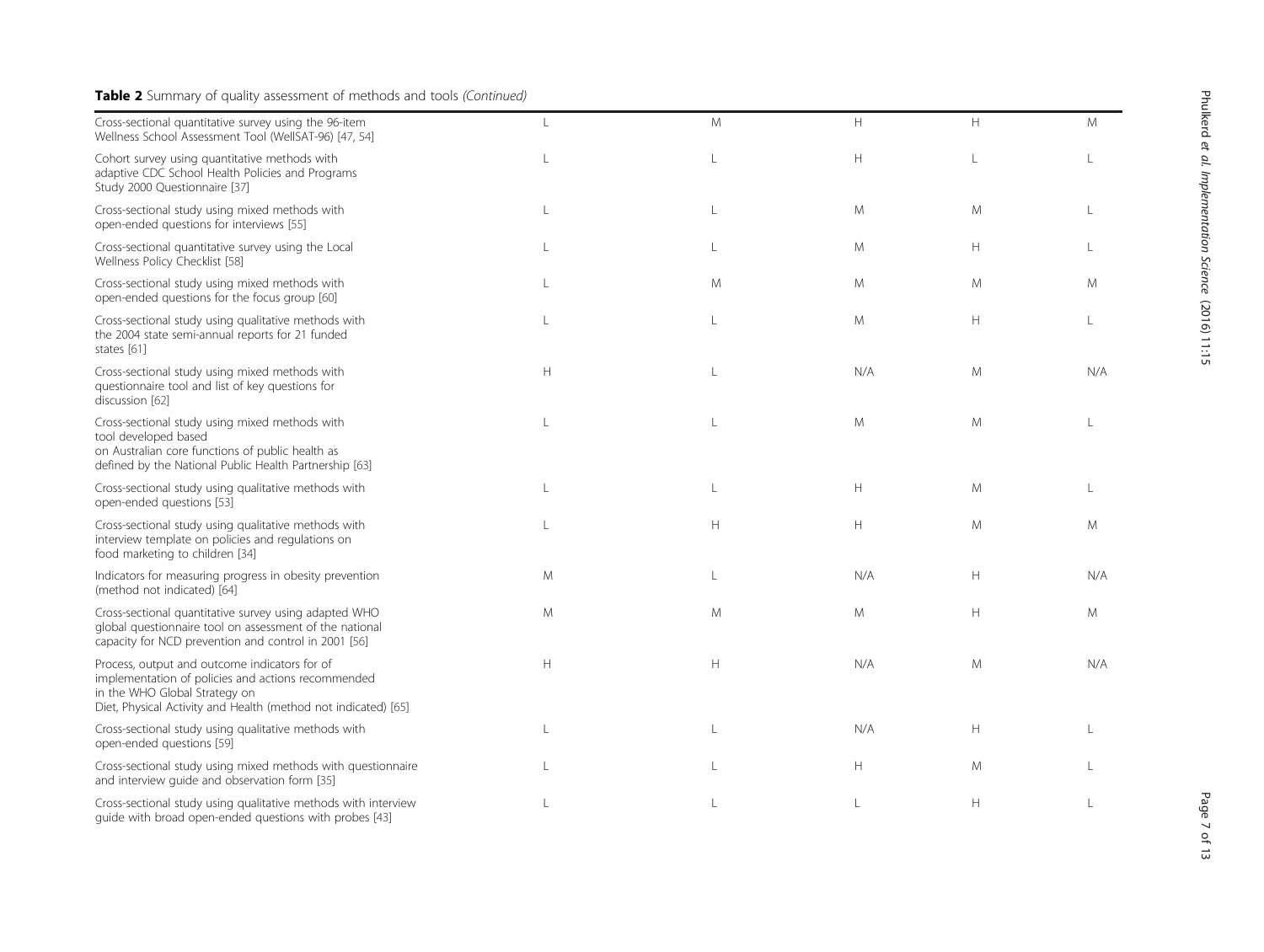# Table 2 Summary of quality assessment of methods and tools (Continued)

| Cross-sectional study using mixed methods with the Report<br>Card on Healthy Food Environments and Nutrition for Children<br>in Canada [41]                                           | M |   | M   | M | M   |
|---------------------------------------------------------------------------------------------------------------------------------------------------------------------------------------|---|---|-----|---|-----|
| Cross-sectional quantitative survey using lowa Food System<br>Report Card [66]                                                                                                        | M |   | N/A | Н | N/A |
| Cross-sectional quantitative survey using tool developed based<br>on the framework of Lester's 1994 overview of the Australian<br>food and nutrition system [57]                      |   |   | M   | H |     |
| Cross-sectional quantitative survey using the Political Commitment<br>and Opportunity Measurement-Rapid Assessment Tool [67]                                                          |   | M | M   | Н | M   |
| Cross-sectional study using qualitative methods with the WHO<br>framework to monitor and evaluate implementation of the Global<br>Strategy on Diet, Physical Activity and Health [71] | M |   | N/A | Н | N/A |
| Cross-sectional quantitative survey using the 55-item State<br>Policy Index [77]                                                                                                      | M | M | N/A | Н | N/A |
| Cross-sectional study using qualitative methods with open-ended<br>interview questions [70]                                                                                           |   |   | N/A | H |     |
| Cross-sectional qualitative methods using interview and focus group<br>quides [68]                                                                                                    |   |   | N/A | M |     |
| Cross-sectional study using qualitative methods with interview guide [72]                                                                                                             |   |   | N/A | H |     |
| Cross-sectional study using qualitative methods with open-ended<br>questions, small prompts, probes and follow-up questions [69]                                                      |   |   | H   | M |     |
| Cross-sectional study using qualitative methods with discussion guide [74]                                                                                                            |   |   |     | M |     |
| Cross-sectional study using qualitative methods with interview quide [75]                                                                                                             |   |   |     | H |     |
| Cross-sectional study using qualitative methods with semi-structured<br>questions [80]                                                                                                | M |   | M   | Н | M   |
| Cross-sectional study using qualitative methods with standard<br>recommended focus group protocols [76]                                                                               |   |   | N/A | H |     |
| Cross-sectional study using qualitative methods with semi-structured<br>questions [81]                                                                                                |   |   |     | H |     |
| Cross-sectional study using qualitative methods with semi-structured<br>questions [79]                                                                                                | H |   | M   | H | M   |
| Cross-sectional study using mixed methods with questionnaire tool<br>and semi-structured questions [73]                                                                               |   |   | H   | M |     |
| Cross-sectional study using qualitative methods with open-ended<br>interview questions [78]                                                                                           |   |   | M   | M |     |

N/A not available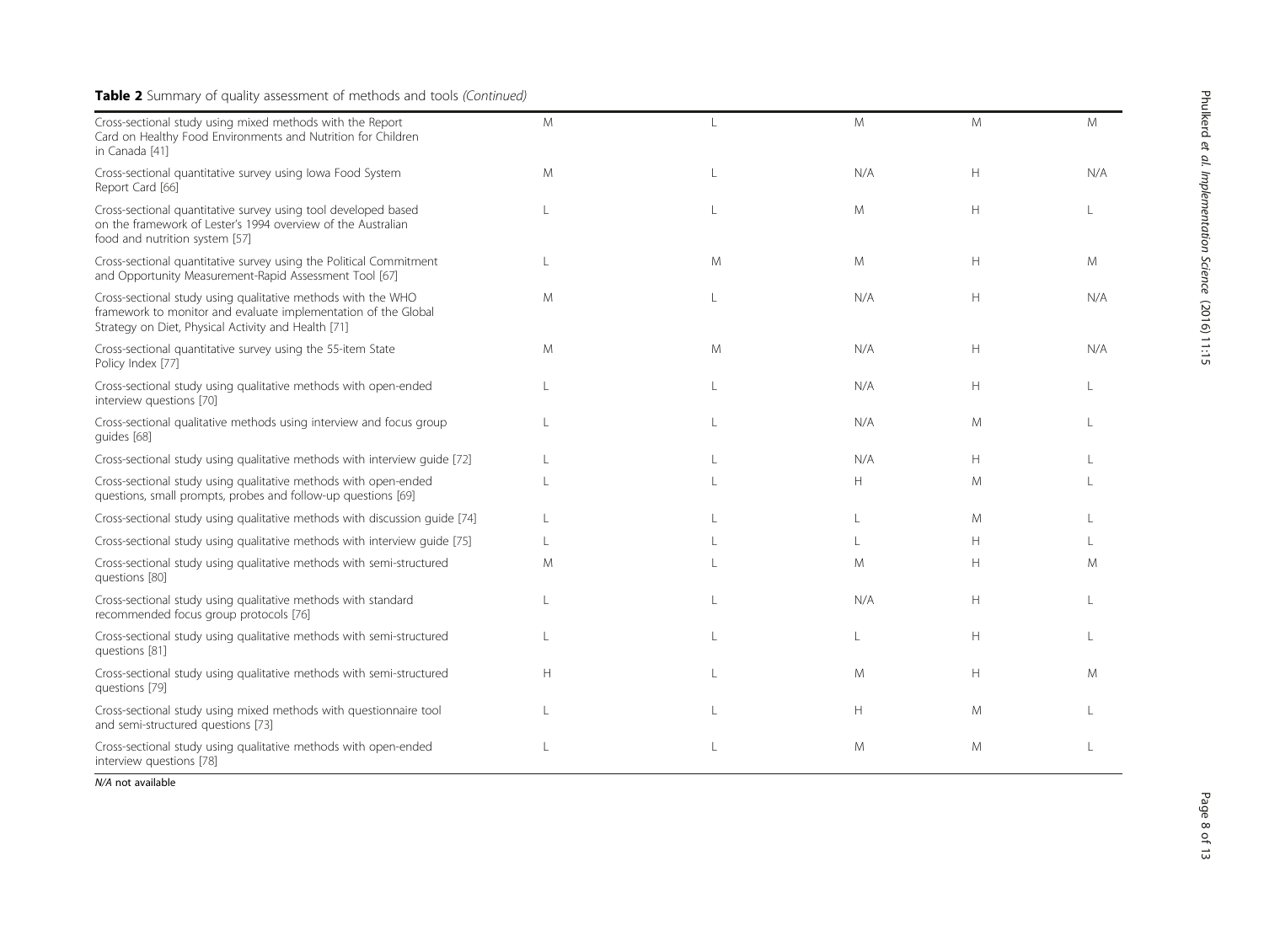assess barriers and facilitators to policy implementation, and the overall quality rating of each tool. More detailed results from the quality assessment are provided in Table [2](#page-5-0).

#### Policy areas, levels and settings

Almost all studies  $(N = 22)$  examined the implementation process of multi-domain policies which addressed the promotion of healthy food environments together with other areas related to obesity and NCD prevention. Most often, food environment policies were assessed together with either nutrition education or physical activity policy, or both [\[42](#page-11-0), [43](#page-11-0), [45](#page-11-0), [47](#page-11-0), [49](#page-11-0), [52](#page-11-0), [53](#page-11-0), [55](#page-11-0), [59](#page-11-0), [60, 62](#page-11-0), [68](#page--1-0)–[77](#page--1-0)].

The studies encompassed seven common domains related to food environments namely food composition  $(N = 5)$ , food labelling  $(N = 6)$ , food promotion  $(N=7)$ , food prices  $(N=5)$ , food provision  $(N=22)$ , food retail  $(N = 6)$  and food production  $(N = 4)$ . Several studies examined multiple domains of food environment policy in one study rather than a single domain only. Food provision (79 %) was the most common food environment domain examined [\[33, 35, 42](#page-11-0), [43](#page-11-0), [45, 47, 49](#page-11-0), [52, 55, 59](#page-11-0), [60, 62,](#page-11-0) [68](#page--1-0), [70, 72](#page--1-0)–[74](#page--1-0), [76](#page--1-0)–[80](#page--1-0)], followed by food promotion [\[42, 52](#page-11-0), [62,](#page-11-0) [71, 79](#page--1-0)–[81\]](#page--1-0).

Fourteen studies focused specifically at national or federal-level policy [\[35](#page-11-0), [36, 45, 47](#page-11-0), [49, 52, 55](#page-11-0), [59, 60](#page-11-0), [68](#page--1-0), [71, 74, 76, 79\]](#page--1-0), seven focused at state level [\[33](#page-11-0), [53](#page-11-0), [73](#page--1-0), [77, 78](#page--1-0), [80, 81\]](#page--1-0) and five focused at subnational level, i.e. provincial [[43](#page-11-0)], county [[70](#page--1-0)], district [\[72](#page--1-0)] and local [[69](#page--1-0), [75\]](#page--1-0) levels. Two assessed the policies at both national and local/subnational levels [[42, 62\]](#page-11-0).

School was the most targeted setting to assess the policy implementation process (61 %) [\[33, 35, 43, 47, 52](#page-11-0), [55](#page-11-0), [59, 60](#page-11-0), [68, 70](#page--1-0)–[74, 76](#page--1-0), [78, 81](#page--1-0)] while some studies (18 %) focused on policies in various settings in a single study such as workplaces, schools, hospitals, childcare centres and communities [[42, 53](#page-11-0), [62](#page-11-0), [69, 80\]](#page--1-0). One study examined specifically at community level [[45\]](#page-11-0). Some studies did not specify a particular setting [[36,](#page-11-0) [75, 77, 79](#page--1-0), [81](#page--1-0)].

Aspects measured by the study The identified studies mainly investigated the factors (barriers and facilitators) impacting policy implementation. Out of 28 studies, 24 focused on the investigation of barriers and facilitators of policy implementation while four focussed on specific issues or problems, such as infrastructure and resource support, stakeholder engagement, and monitoring and evaluation mechanism for implementation [\[42](#page-11-0), [53](#page-11-0), [71, 77](#page--1-0)]. Key issues which were frequently observed as barriers or facilitators of policy implementation were support for infrastructure and/or resources such as financial and human resources [[33, 35](#page-11-0), [36, 42](#page-11-0), [47, 49, 53, 55, 59](#page-11-0), [60,](#page-11-0) [68](#page--1-0)–[72, 74, 75](#page--1-0), [77](#page--1-0)], stakeholders' engagement in the policy implementation process and partnerships

[[35, 36](#page-11-0), [43, 47](#page-11-0), [59, 60](#page-11-0), [68](#page--1-0)–[71, 74](#page--1-0), [77, 80](#page--1-0)], monitoring and evaluation mechanisms for implementation and enforcement issues (such as stakeholders' resistance and negotiation with private sectors) [[36, 49, 55](#page-11-0), [59](#page-11-0), [60,](#page-11-0) [68](#page--1-0), [70](#page--1-0), [71, 76](#page--1-0), [77, 80, 81](#page--1-0)], coordination mechanisms and leadership and implementation governance [[35, 36](#page-11-0), [42](#page-11-0), [47](#page-11-0), [49](#page-11-0), [70](#page--1-0), [75, 76, 79, 80\]](#page--1-0), role of implementers [\[35,](#page-11-0) [72](#page--1-0), [75](#page--1-0), [76, 79](#page--1-0)], and policy communications among stakeholders [[42](#page-11-0), [70, 72\]](#page--1-0). Other influential factors identified include organizational capacity [\[35, 55\]](#page-11-0), governance [[42](#page-11-0)] and leadership [[60](#page-11-0), [70\]](#page--1-0).

## Methods and tools used to evaluate the implementation process

Of all the studies, 19 studies were conducted using qualitative methods, while four studies used quantitative and five used mixed methods. Semi-structured interviews were most commonly used with a list of openended questions to facilitate and guide the interview. Most of the tools were originally developed for use in particular countries.

In several cases, one or more types of qualitative methods were used in one single study. In-depth interviews were most commonly used as primary sources of data [\[33, 42](#page-11-0), [43](#page-11-0), [45](#page-11-0), [53](#page-11-0), [59](#page-11-0), [68](#page--1-0)–[70, 72](#page--1-0)–[75, 78](#page--1-0)–[81\]](#page--1-0). Either policy implementers or both policy implementers and other relevant stakeholders were often recruited as informants for in-depth and focus group interviews. Other qualitative methods used include document review, field observation and expert review [\[35](#page-11-0), [36, 53, 62,](#page-11-0) [71, 78](#page--1-0), [79\]](#page--1-0). Some studies used either a quantitative survey [[47](#page-11-0), [49, 52](#page-11-0), [77\]](#page--1-0) or mixed methods [\[35](#page-11-0), [55, 60, 62](#page-11-0), [73](#page--1-0)] for evaluation.

Twenty-one qualitative tools and eight quantitative tools were reported for evaluating the policy implementation process. Among the qualitative tools used were interview guides, which varied from highly to loosely structured. In some cases, the tools were adapted from existing tools. For example, McDonnell et al. (2006) used standard recommended focus group protocols developed by Krueger and Casey [[82\]](#page--1-0). In several cases, the studies developed their own tools such as a thematic matrix [[42\]](#page-11-0), interview and focus group guides [\[35](#page-11-0), [68, 72, 74](#page--1-0), [75\]](#page--1-0) and lists of open-ended questions or issues to be explored [[33, 43, 53, 55](#page-11-0), [59](#page-11-0), [60](#page-11-0), [62](#page-11-0), [69, 70, 73, 78](#page--1-0)–[81](#page--1-0)]. Among the tools used, seven qualitative tools were presented data in a form of narrative report while three quantitative tools were based on numerical scores with different forms of data presentation, i.e. yes/no [[47](#page-11-0), [49](#page-11-0)] and scales from 0 to 5 [[77\]](#page--1-0).

Only one tool for assessing the policy implementation process was rated 'high' quality, i.e. the thematic matrix for guiding the interviews for an evaluation of the Norwegian Action Plan on Nutrition [[42](#page-11-0)]. Five studies were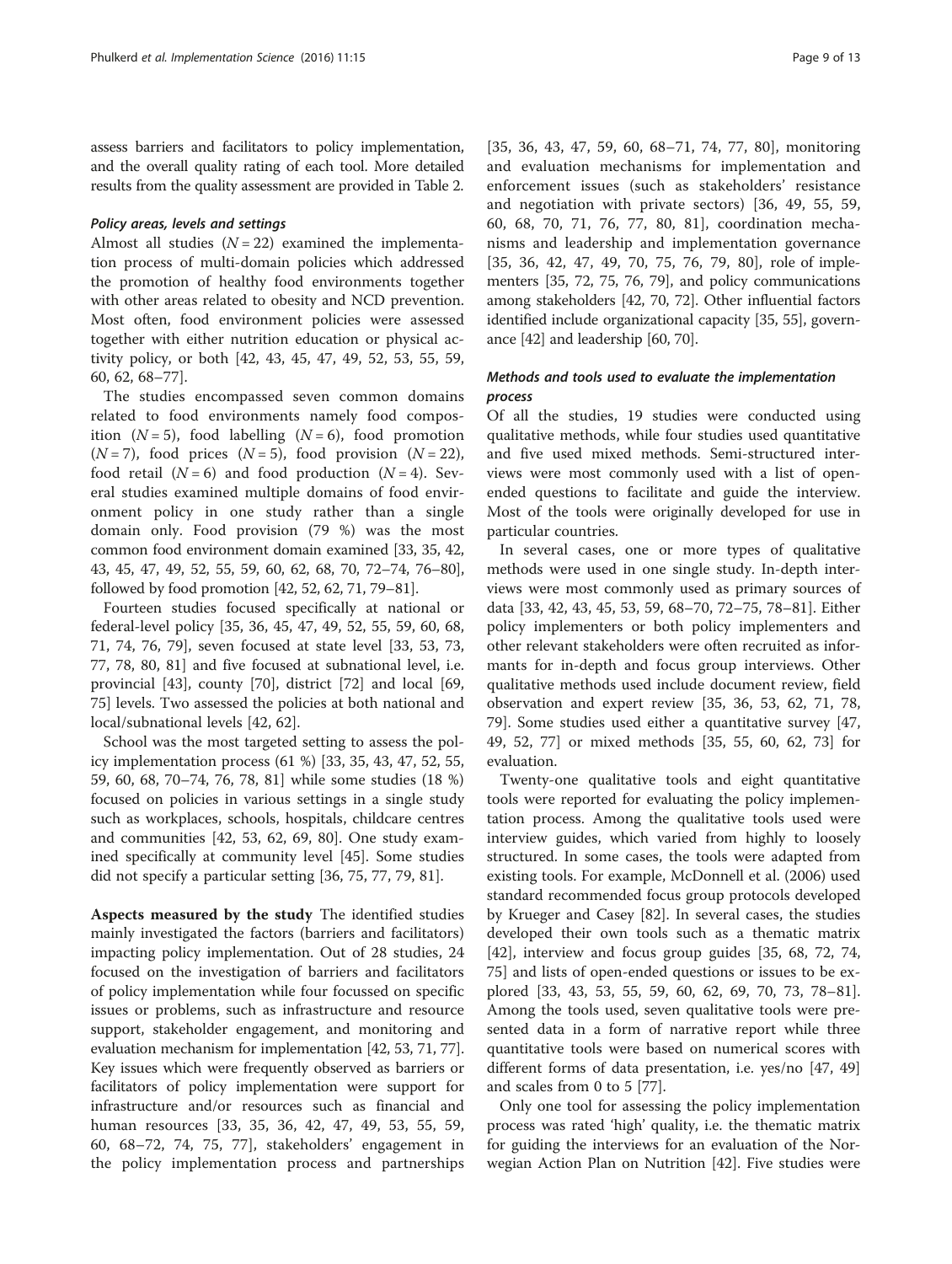rated 'medium' quality [[36, 47](#page-11-0), [60,](#page-11-0) [79](#page--1-0), [80\]](#page--1-0), and 19 studies were rated 'low' quality [[33](#page-11-0), [35, 43, 45, 49, 52](#page-11-0), [53](#page-11-0), [55](#page-11-0), [59,](#page-11-0) [68](#page--1-0)–[70, 72](#page--1-0)–[76, 78](#page--1-0), [81\]](#page--1-0). Three studies provided insufficient information for the assessment [\[62,](#page-11-0) [71, 77\]](#page--1-0).

#### **Discussion**

This review identified 52 relevant studies across different policy areas, levels and settings, including 49 tools/ methods used for assessing the implementation of government policies to create healthy food environments. The quality of these tools/methods varied widely, with only three tools/methods rated as high quality according to the detailed assessment criteria.

There were some broad similarities in the assessed aspects measured by the study and the methods and tools used. It is clear that policy implementation by governments has been measured in varying levels of detail, such as the existence or absence of policy implementation, level/degree of policy implementation and implementation coverage. Studies evaluating policy implementation processes mainly sought information about barriers and facilitators of policy implementation, particularly infrastructure support and resources, stakeholder engagement, leadership, and available monitoring and evaluation systems, which were the most commonly identified factors which impacted the policy implementation process.

There are no common standard methods and tools used to measure the policy implementation or to assess the policy implementation process. This may be due to the differing contexts and the needs or interests of assessors using these methods. The three tools that were rated as high quality (i.e. the INFORMAS Food-EPI, WHO Global Nutrition Policy Review questionnaire tool, and thematic matrix for guiding the interviews for an evaluation of the Norwegian Action Plan on Nutrition) could provide starting points for researchers and policymakers to identify appropriate methods for use in national and local assessment and evaluation of food environment policy implementation. However, there may be scope to include aspects of other tools as part of assessment methods, depending on context-specific requirements and the particular focus required. For example, the Report Card on Healthy Food Environments and Nutrition for Children in Canada included, combined or adapted indicators of several tools used for measuring progress in creating healthy food environments for obesity prevention to fit its purpose and scope and Canadian context [[41](#page-11-0)].

Consideration should be given to harmonization of the use of methods and tools in this area. While it will always be important to apply tools and methods that are appropriate to the specific context in which they are to be implemented, the use of similar tools in different contexts will allow comparisons across countries and settings and over time. This will also facilitate effective benchmarking of performance which can help contribute to increasing accountability of governments for their actions to improve the healthiness of food environments.

The global impetus to assess policies for changing food environments is relatively new, and the development of appropriate tools for assessing implementation progress in this area is relatively under-developed. In contrast, in other public health policy areas such as tobacco, alcohol and breast milk, tools are relatively more advanced and have been used for assessing changes over time in a range of countries [\[83](#page--1-0)–[88\]](#page--1-0). Examples include approaches to measuring breastfeeding policy implementation including the implementation of the international code of marketing of breast milk substitutes by WHO [[86\]](#page--1-0), International Baby Food Action Network (IBFAN) [[84\]](#page--1-0) and UNICEF [[89\]](#page--1-0) and tracking the progress of the implementation of policies and actions in alcohol and tobacco control by WHO [\[83](#page--1-0), [87](#page--1-0), [88\]](#page--1-0). These approaches share commonalities in terms of types of methods used for assessing policy implementation and provide useful means for the development of healthy food environments. Ninety-two countries, for example, have implemented the World Breastfeeding Trends Initiative (WBTi) tool, developed by IBFAN Asia, to track and monitor status and benchmark the progress of implementation of the Global Strategy for Infant and Young Child Feeding [\[84](#page--1-0)]. This includes assessment of the strengths and weaknesses of their related policies and programmes. The assessment is conducted every 3– 5 years, and the findings and recommendations are actively fed back to policymakers in each country.

The main strength of this study is that it is a comprehensive review based on a thorough and systematic search of the literature for policy assessment and evaluation. To our knowledge, it is the first time such a review has been conducted. The study rated the quality of each tool, and the methods used to conduct the quality assessment could be applied elsewhere. However, this study has several limitations. Firstly, the search was restricted to English-language publications. This may have resulted in the exclusion of important non-English publications. Moreover, studies assessing policy implementation were predominantly from high-income countries rather than low- or middle-income countries. This may be due to literature search being limited to peerreviewed studies or grey publications published in English only. It may have missed some relevant documents published in languages other than English, especially documents from countries where English is not the main language. Furthermore, the studies identified were conducted in different contexts with different focuses, so they may be difficult to compare. The degree to which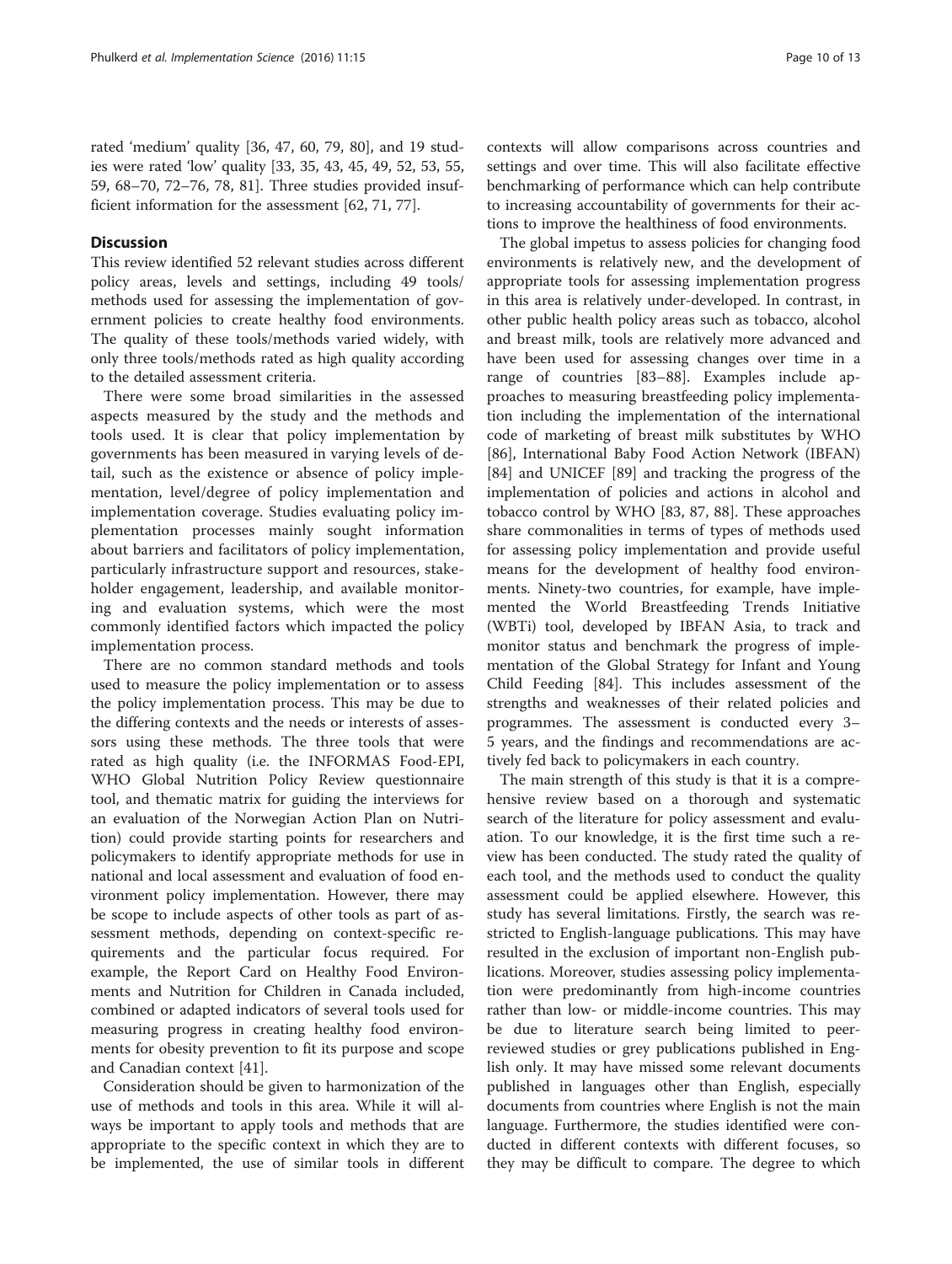<span id="page-10-0"></span>an approach used in one context is applicable to other contexts is uncertain. However, our findings are consistent with one recent paper identifying that there is little monitoring for accountability globally in this area [13].

## Conclusion

Although there is a growing concern about the impact of unhealthy food environments on the prevalence and severity of obesity and diet-related NCDs globally and nationally, and some governments have implemented policies to improve the healthiness of food environments, a relatively small proportion of the implementation of these policies and actions is being assessed and evaluated. This review investigated methods and tools used to assess and evaluate the implementation of government policies to create healthy food environments for preventing obesity and diet-related NCDs. It provides a shortlist of high-quality tools and methods for assessing the implementation of such policies. Harmonization of the use of these high-quality methods and tools is needed to ensure that assessment of government policy implementation can be compared across different countries and settings and over time. The findings from the review are timely in that they provide insights for informing policy implementation and strengthening accountability mechanisms in the context of the increasing prevalence of obesity and diet-related NCDs in low-, middle- and high-income countries.

## Additional files

[Additional file 1:](dx.doi.org/10.1186/s13012-016-0379-5) Criteria and standards for quality assessment. (DOC 85 kb)

[Additional file 2:](dx.doi.org/10.1186/s13012-016-0379-5) Summary of identified studies assessing the extent of policy implementation. (DOC 160 kb)

[Additional file 3:](dx.doi.org/10.1186/s13012-016-0379-5) Summary of identified studies evaluating policy implementation process. (DOC 136 kb)

#### **Abbreviations**

Food-EPI: INFORMAS Healthy Food Environment Policy Index; IBFAN: International Baby Food Action Network; INFORMAS: International Network for Food and Obesity/NCDs Research, Monitoring and Action Support; NCDs: non-communicable diseases; WBTi: World Breastfeeding Trends Initiative; WHO: World Health Organization.

#### Competing interests

SP, GS and ML are researchers within a National Health and Medical Research Council (NHMRC) Centre for Research Excellence in Obesity Policy and Food Systems (APP1041020). GS is the recipient of an Australian Research Council Discovery Early Career Researcher Award (project number DE160100307). ML is a researcher within an Australian Research Council Linkage Project, 'Modelling policy interventions to protect Australia's food security in the face of environmental sustainability challenges' (LP120100168). SV is funded through a research fellowship from the National Heart Foundation of New Zealand.

#### Authors' contributions

SP designed the review and undertook the data extraction. ML was the second reviewer to assess independently the quality of all the studies. SP,

ML, SV, GS, AW and VT contributed to the drafting of the manuscript and have read and approved the final manuscript.

#### Author details

<sup>1</sup>School of Exercise and Nutrition Sciences, Faculty of Health, Deakin University, Victoria, Australia. <sup>2</sup> Centre for Physical Activity and Nutrition Research, Faculty of Health, Deakin University, Victoria, Australia. <sup>3</sup>Department of Epidemiology and Biostatistics, School of Population Health, Faculty of Medical and Health Sciences, University of Auckland, Auckland, New Zealand. <sup>4</sup>WHO Collaborating Centre for Obesity Prevention, Deakin University Victoria, Australia. <sup>5</sup>International Health Policy Program, Ministry of Public Health, Nonthaburi, Thailand.

#### Received: 24 September 2015 Accepted: 31 January 2016

#### References

- 1. Swinburn B, Sacks G, Hall K, McPherson K, Finegood D, Moodie M, et al. The global obesity pandemic: shaped by global drivers and local environments. Lancet. 2011;378:804–14.
- 2. Ledikwe J, Blanck H, Kettel Khan L, Serdula M, Seymour J, Tohill B, et al. Dietary energy density is associated with energy intake and weight status in US adults. Am J Clin Nutr. 2006;83:1362–8.
- 3. Perez-Escamilla R, Obbagy J, Altman J, Essery E, McGrane M, Wong Y, et al. Dietary energy density and body weight in adults and children: a systematic review. J Acad Nutr Diet. 2012;112:671–84.
- 4. World Health Organization. Global status report on noncommunicable diseases 2010. Geneva: World Health Organization; 2011.
- 5. Swinburn B, Vandevijvere S, Kraak V, Sacks G, Snowdon W, Hawkes C, et al. Monitoring and benchmarking government policies and actions to improve the healthiness of food environments: a proposed government healthy food environment policy index. Obes Rev. 2013;14 Suppl 1:24–37. doi[:10.1111/obr.12073](http://dx.doi.org/10.1111/obr.12073).
- 6. Story M, Kaphingst K, Robinson-O'Brien R, Glanz K. Creating healthy food and eating environments: policy and environmental approaches. Annu Rev Public Health. 2008;29:253–72.
- 7. World Health Organization. Global action plan for the prevention and control of noncommunicable diseases 2013–2020. Geneva: World Health Organization; 2013.
- 8. World Health Organization. Global nutrition policy review: what does it take to scale up nutrition action? Geneva: World Health Organization; 2013.
- 9. World Cancer Research Fund International. NOURISHING framework. London: World Cancer Research Fund International; 2014. [http://www.wcrf.](http://www.wcrf.org/int/policy/nourishing-framework) [org/int/policy/nourishing-framework.](http://www.wcrf.org/int/policy/nourishing-framework) Accessed 6 Nov 2014.
- 10. Beaglehole R, Bonita R, Ezzati M, Alleyne G, Dain K, Kishore S, et al. NCD countdown 2025: accountability for the 25  $\times$  25 NCD mortality reduction target. Lancet. 2014;384(9938):105–7. [http://dx.doi.org/10.1016/S0140-](http://dx.doi.org/10.1016/S0140-6736(14)61091-6) [6736\(14\)61091-6](http://dx.doi.org/10.1016/S0140-6736(14)61091-6).
- 11. Kraak V, Swinburn B, Lawrence M, Harrison P. An accountability framework to promote healthy food environments. Public Health Nutr. 2014;17(11): 1–17. doi:[10.1017/S1368980014000093.](http://dx.doi.org/10.1017/S1368980014000093)
- 12. Beaglehole R, Bonita R, Horton R. Independent global accountability for NCDs. Lancet. 2013;381(9867):602–5. [http://dx.doi.org/10.1016/S0140-](http://dx.doi.org/10.1016/S0140-6736(13)60101-4) [6736\(13\)60101-4](http://dx.doi.org/10.1016/S0140-6736(13)60101-4).
- 13. Swinburn B, Kraak V, Rutter H, Vandevijvere S, Lobstein T, Sacks G, et al. Strengthening of accountability systems to create healthy food environments and reduce global obesity. Lancet. 2015;385:2534–45. doi[:10.1016/s0140-6736\(14\)61747-5](http://dx.doi.org/10.1016/s0140-6736(14)61747-5).
- 14. Swinburn B, Sacks G, Vandevijvere S, Kumanyika S, Lobstein T, Neal B, et al. INFORMAS (International Network for Food and Obesity/non-communicable diseases Research, Monitoring and Action Support): overview and key principles. Obes Rev. 2013;14(S1):1–12.
- 15. Bonita R, Beaglehole R, Kjellstrom T. Basic epidemiology. 2nd ed. Geneva: World Health Organization; 2007.
- 16. Bowling A. Research methods in health: investigating health and health services. 4th ed. Maidenhead: McGraw-Hill Education; 2014.
- 17. Hagger-Johnson G. Introduction to research methods and data analysis in the health sciences. Hoboken: Taylor and Francis; 2014.
- 18. Hammond M, Wellington J. Research methods: the key concepts. Hoboken: Taylor and Francis; 2012.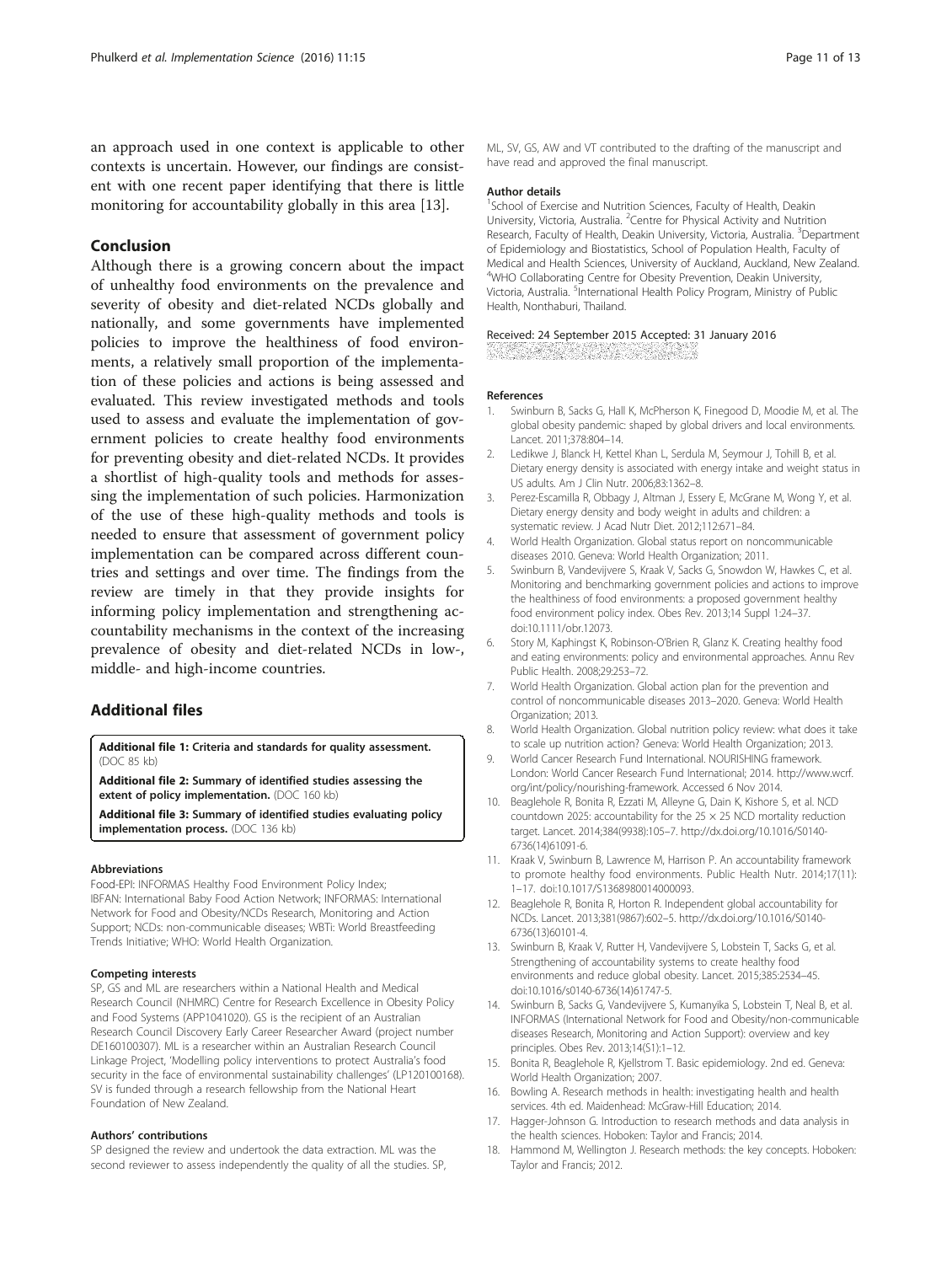- <span id="page-11-0"></span>19. Lawrence M, Worsley A. Public health nutrition: from principles to practice. Crows Nest: Allen & Unwin; 2007.
- 20. Lovegrove JA, Hodson L, Sharma S, Lanham-New SA. Nutrition research methodologies. 1st ed. Hoboken: Wiley; 2015.
- 21. Hill R. What sample size is "enough" in Internet survey research? An electronic journal for the 21st century. 1998;6(3–4).
- 22. Isaac S, Michael WB. Handbook in research and evaluation. San Diego, CA: Educational and Industrial Testing Services; 1995.
- 23. Treece EW, Treece JW. Elements of research in nursing. 3rd ed. St. Louis, MO: Mosby; 1982.
- 24. Hertzog MA. Considerations in determining sample size for pilot studies. Res Nurs Health. 2008;31(2):180–91. doi:[10.1002/nur.20247.](http://dx.doi.org/10.1002/nur.20247)
- 25. Connelly LM. Pilot studies. Medsurg Nurs. 2008;17(6):411–2.
- 26. Evans N, Lasen M, Tsey K. Chapter 2. Research method. A systematic review of rural development research: characteristics, design quality and engagement with sustainability. Cham: Springer; 2015. p. 12.
- 27. Organisation for Economic Co-operation and Development. Chapter 3. Assessment of learning outcomes and teaching quality in Kazakhstan. Reviews of national policies for education: secondary education in Kazakhstan. Paris: Paris Organisation for Economic Co-operation and Development (OECD); 2014.
- 28. Fink A. Conducting research literature reviews: from the internet to paper. 4th ed. Thousand Oaks, California: Sage; 2014.
- 29. Social Care Institute for Excellence. Guidelines for preparing a research review. Social Care Institute for Excellence. 2016. [http://www.scie.org.uk/](http://www.scie.org.uk/opportunities/commissions/) [opportunities/commissions/.](http://www.scie.org.uk/opportunities/commissions/) Accessed 7 January 2016.
- 30. MacDermott L, Stead M, Hastings G. Does food promotion influence children's diet? A review of evidence. In: Cameron N, Norgan NG, Ellison GTH, editors. Childhood obesity: contemporary issues. Boca Raton, FL: Taylor & Francis; 2005.
- 31. Willis BH, Quigley M. The assessment of the quality of reporting of metaanalyses in diagnostic research: a systematic review. BMC Med Res Methodol. 2011;11(1):1–11. doi[:10.1186/1471-2288-11-163.](http://dx.doi.org/10.1186/1471-2288-11-163)
- 32. Harper SL, Edge VL, Schuster-Wallace CJ, Ar-Rushdi M, McEwen SA. Improving aboriginal health data capture: evidence from a health registry evaluation. Epidemiol Infect. 2011;139(11):1774–83. doi:[10.1017/](http://dx.doi.org/10.1017/s095026881000275x) [s095026881000275x.](http://dx.doi.org/10.1017/s095026881000275x)
- 33. Ardzejewska K, Tadros R, Baxter D. A descriptive study on the barriers and facilitators to implementation of the NSW (Australia) Healthy School Canteen Strategy. Health Educ J. 2013;72(2):136–45. doi:[10.1177/](http://dx.doi.org/10.1177/0017896912437288) [0017896912437288](http://dx.doi.org/10.1177/0017896912437288).
- 34. Hawkes C, Lobstein T, Polmark C. Regulating the commercial promotion of food to children: a survey of actions worldwide. Int J Pediatr Obes. 2011; 6(2):83–94. doi[:10.3109/17477166.2010.486836](http://dx.doi.org/10.3109/17477166.2010.486836).
- 35. Holthe A, Larsen T, Samdal O. Implementation of national guidelines for healthy school meals: the relationship between process and outcome. Scan J Educ Res. 2011;55(4):357–78. doi:[10.1080/00313831.2011.587321](http://dx.doi.org/10.1080/00313831.2011.587321).
- 36. Rodriguez-Fernandez R, Siopa M, Simpson SJ, Amiya RM, Breda J, Cappuccio FP. Current salt reduction policies across gradients of inequality-adjusted human development in the WHO European region: minding the gaps. Public Health Nutr. 2014;17(8):1894–904. doi[:10.1017/s136898001300195x](http://dx.doi.org/10.1017/s136898001300195x).
- 37. Seo D. Comparison of school food policies and food preparation practices before and after the local wellness policy among Indiana high schools. Am J Health Ed. 2009;40(3):165–73.
- 38. Silberfarb LO, Savre S, Geber G. An approach to assessing multicity implementation of healthful food access policy, systems, and environmental changes. Prev Chronic Dis. 2014;11:130233. doi[:10.5888/pcd11.130233.](http://dx.doi.org/10.5888/pcd11.130233)
- 39. Vandevijvere S, Swinburn B. Towards global benchmarking of food environments and policies to reduce obesity and diet-related noncommunicable diseases: design and methods for nation-wide surveys. BMJ Open. 2014;4(5), e005339. doi:[10.1136/bmjopen-2014-005339](http://dx.doi.org/10.1136/bmjopen-2014-005339).
- 40. Vandevijvere S, Swinburn B. Pilot test of the Healthy Food Environment Policy Index (Food-EPI) to increase government actions for creating healthy food environments. BMJ Open. 2015;5(1), e006194. doi[:10.1136/bmjopen-2014-006194](http://dx.doi.org/10.1136/bmjopen-2014-006194).
- 41. Olstad DL, Raine KD, Nykiforuk CIJ. Development of a report card on healthy food environments and nutrition for children in Canada. Prev Med. 2014;69: 287–95.<http://dx.doi.org/10.1016/j.ypmed.2014.10.023>.
- 42. World Health Organization/Europe. Evaluation of the Norwegian nutrition policy with a focus on the Action Plan on Nutrition 2007–2011. Copenhagen: The Regional Office for Europe of the World Health Organization; 2013.
- 43. Mâsse LC, Naiman D, Naylor PJ. From policy to practice: implementation of physical activity and food policies in schools. Int J Behav Nutr Phys Act. 2013;10:71. doi[:10.1186/1479-5868-10-71](http://dx.doi.org/10.1186/1479-5868-10-71).
- 44. Martin J, Peeters A, Honisett S, Mavoa H, Swinburn B, de Silva-Sanigorski A. Benchmarking government action for obesity prevention-an innovative advocacy strategy. Obes Res Clin Pract. 2013;8(4):e388–98. doi[:10.1016/j.orcp.](http://dx.doi.org/10.1016/j.orcp.2013.07.001) [2013.07.001.](http://dx.doi.org/10.1016/j.orcp.2013.07.001)
- 45. Barnidge EK, Radvanyi C, Duggan K, Motton F, Wiggs I, Baker EA, et al. Understanding and addressing barriers to implementation of environmental and policy interventions to support physical activity and healthy eating in rural communities. J Rural Health. 2013;29(1):97–105. doi:[10.1111/j.](http://dx.doi.org/10.1111/j.1748-0361.2012.00431.x) [1748-0361.2012.00431.x](http://dx.doi.org/10.1111/j.1748-0361.2012.00431.x).
- 46. Anderson L, Foster S, Flynn R, Fitterman M. Assessing public policies and assets that affect obesity risk while building new public health partnerships, New Hampshire, 2011. Prev Chronic Dis. 2013;10(8):120349. doi[:10.5888/](http://dx.doi.org/10.5888/pcd10.120349) [pcd10.120349](http://dx.doi.org/10.5888/pcd10.120349).
- 47. Schwartz MB, Henderson KE, Falbe J, Novak SA, Wharton CM, Long MW, et al. Strength and comprehensiveness of district school wellness policies predict policy implementation at the school level. J Sch Health. 2012;82(6): 262–7. doi:[10.1111/j.1746-1561.2012.00696.x](http://dx.doi.org/10.1111/j.1746-1561.2012.00696.x).
- 48. Phillips M, Goodell M, Raczynski J, Philyaw Perez A. Creating and using index scores in the analysis of school policy implementation and impact. J Sch Health. 2012;82(6):253–61. doi[:10.1111/j.1746-1561.2012.00695.x.](http://dx.doi.org/10.1111/j.1746-1561.2012.00695.x)
- 49. Budd EL, Schwarz C, Yount BW, Haire-Joshu D. Factors influencing the implementation of school wellness policies in the United States, 2009. Prev Chronic Dis. 2012;9:110296.
- 50. Beam M, Ehrlich G, Donze Black J, Block A, Leviton LC. Evaluation of the healthy schools program: part I. Interim progress. Prev Chronic Dis. 2012; 9(3):110106.
- 51. Pitt Barnes S, Robin L, O'Toole TP, Dawkins N, Kettel Khan L, Leviton LC. Results of evaluability assessments of local wellness policies in 6 US school districts. J Sch Health. 2011;81(8):502–11. doi:[10.1111/j.1746-1561.2011.00620.x](http://dx.doi.org/10.1111/j.1746-1561.2011.00620.x).
- 52. Gaines AB, Lonis-Shumate SR, Gropper SS. Evaluation of Alabama public school wellness policies and state school mandate implementation. J Sch Health. 2011;81(5):281–7. doi[:10.1111/j.1746-1561.2011.00588.x.](http://dx.doi.org/10.1111/j.1746-1561.2011.00588.x)
- 53. Haire-Joshu D, Elliott M, Schermbeck R, Taricone E, Green S, Brownson RC. Surveillance of obesity-related policies in multiple environments: the Missouri Obesity, Nutrition, and Activity Policy Database, 2007–2009. Prev Chronic Dis. 2010;7(4):A80.
- 54. Belansky ES, Cutforth N, Delong E, Litt J, Gilbert L, Scarbro S, et al. Early effects of the federally mandated local wellness policy on school nutrition environments appear modest in Colorado's rural, low-income elementary schools. J Am Diet Assoc. 2010;110(11):1712–7. [http://dx.doi.org/10.1016/j.](http://dx.doi.org/10.1016/j.jada.2010.08.004) [jada.2010.08.004.](http://dx.doi.org/10.1016/j.jada.2010.08.004)
- 55. Longley CH, Sneed J. Effects of federal legislation on wellness policy formation in school districts in the United States. J Am Diet Assoc. 2009; 109(1):95–101. [http://dx.doi.org/10.1016/j.jada.2008.10.011.](http://dx.doi.org/10.1016/j.jada.2008.10.011)
- 56. Leowski J, Krishnan A. Capacity to control noncommunicable diseases in the countries of South-East Asia. Health Pol. 2009;92(1):43–8. doi[:10.1016/j.](http://dx.doi.org/10.1016/j.healthpol.2009.02.003) [healthpol.2009.02.003.](http://dx.doi.org/10.1016/j.healthpol.2009.02.003)
- 57. Yeatman H. Action or inaction? Food and nutrition in Australian local governments. Public Health Nutr. 2008;12(9):1399–407. doi:[10.1017/](http://dx.doi.org/10.1017/S1368980008004114) [S1368980008004114.](http://dx.doi.org/10.1017/S1368980008004114)
- 58. Probart C, McDonnell E, Weirich JE, Schilling L, Fekete V. Statewide assessment of local wellness policies in Pennsylvania public school districts. J Am Diet Assoc. 2008;108(9):1497–502.<http://dx.doi.org/10.1016/j.jada.2008.06.429>.
- 59. Action for Healthy Kids. Progress or promises? What's working for and against healthy schools. Skokie: Action for Healthy Kids; 2008.
- 60. Molaison E, Carr D, Federico H. Investigation of school professionals' and parents' attitudes toward school wellness implementation in elementary schools. University: National Food Service Management Institute and University of Mississippi; 2007
- 61. Yee S, Williams-Piehota P, Sorensen A, Roussel A, Hersey J, Hamre R. The nutrition and physical activity program to prevent obesity and other chronic diseases: monitoring progress in funded states. Prev Chronic Dis. 2006;3(1):A23.
- 62. Lang T, Dowler E, Hunter D. Review of the Scottish Diet Action Plan: progress and impacts 1996–2005. Edinburgh: Health Scotland; 2006.
- 63. Lower T, Durham G, Bow D, Larson A. Implementation of the Australian core public health functions in rural Western Australia. Aust N Z J Public Health. 2004;28(5):418–25.